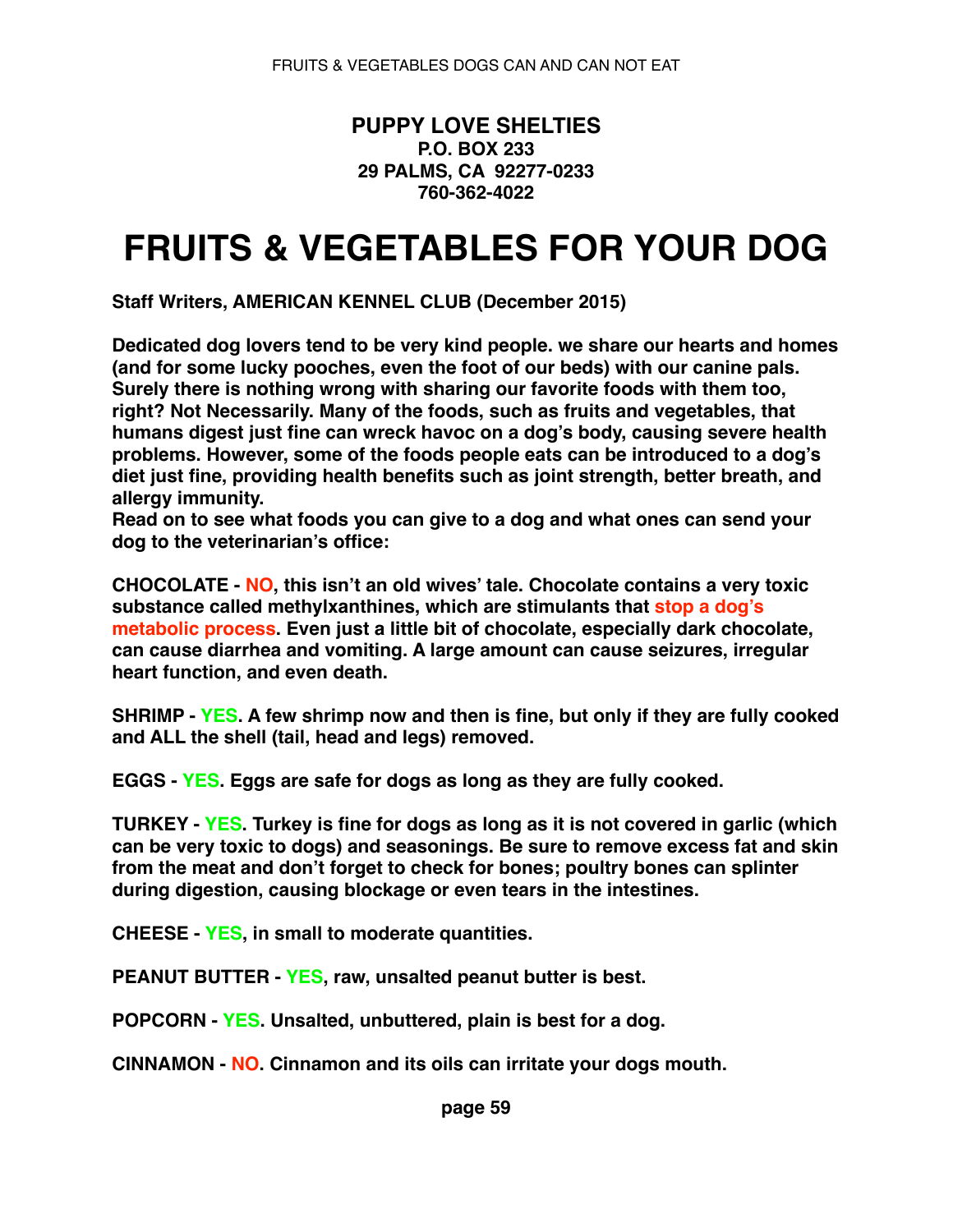**PORK / HAM - YES. It is a highly digestible protein.**

**CORN - YES. It is a very common ingredient in most dog foods.**

**FISH - YES, but only fully cooked and cooled and no more than twice a week.**

**BREAD - YES. Small amounts of plain bread (no spices and NO raisins).**

**YOGURT - YES. Plain yogurt is a good snack for dogs.**

**TUNA - YES. In moderation, prepared only in water, not oil.**

**HONEY - YES. It is full of vitamins.**

**GARLIC - NO. It is part of the Allium family and is extremely toxic to dogs. Onions and Leeks are also part of this family though not as toxic.**

**SALMON - YES. Fully cooked (heated to at least 145 degrees to kill parasites).**

**ICE CREAM - NO. Adult dogs don't digest milk products well.**

**COCONUT - YES. It contains Lauric which strengthens the immune system.**

**ALMONDS - NO. Thy can block the esophagus.**

**PEANUTS - YES. Peanuts are safe for a dog.**

**MACADAMIA NUTS - NO. This is one of the most poisonous foods for a dog.**

**CASHEWS - YES, but only a few at a time.**

**RAISINS - NO. Raisins can be toxic to dogs.**

**AVOCADO - NO, not any part is good for a dog.**

**WATERMELON - YES, in moderation and without seeds or rind.**

**APPLES - YES. An excellent source of vitamins A & C as well as fiber.**

**BANANAS - YES, in moderation, give as a treat and NOT part of regular diet.**

**GRAPES - NO, grapes and raisins have been proven to be very toxic to dogs.**

**STRAWBERRIES - YES, in moderation.**